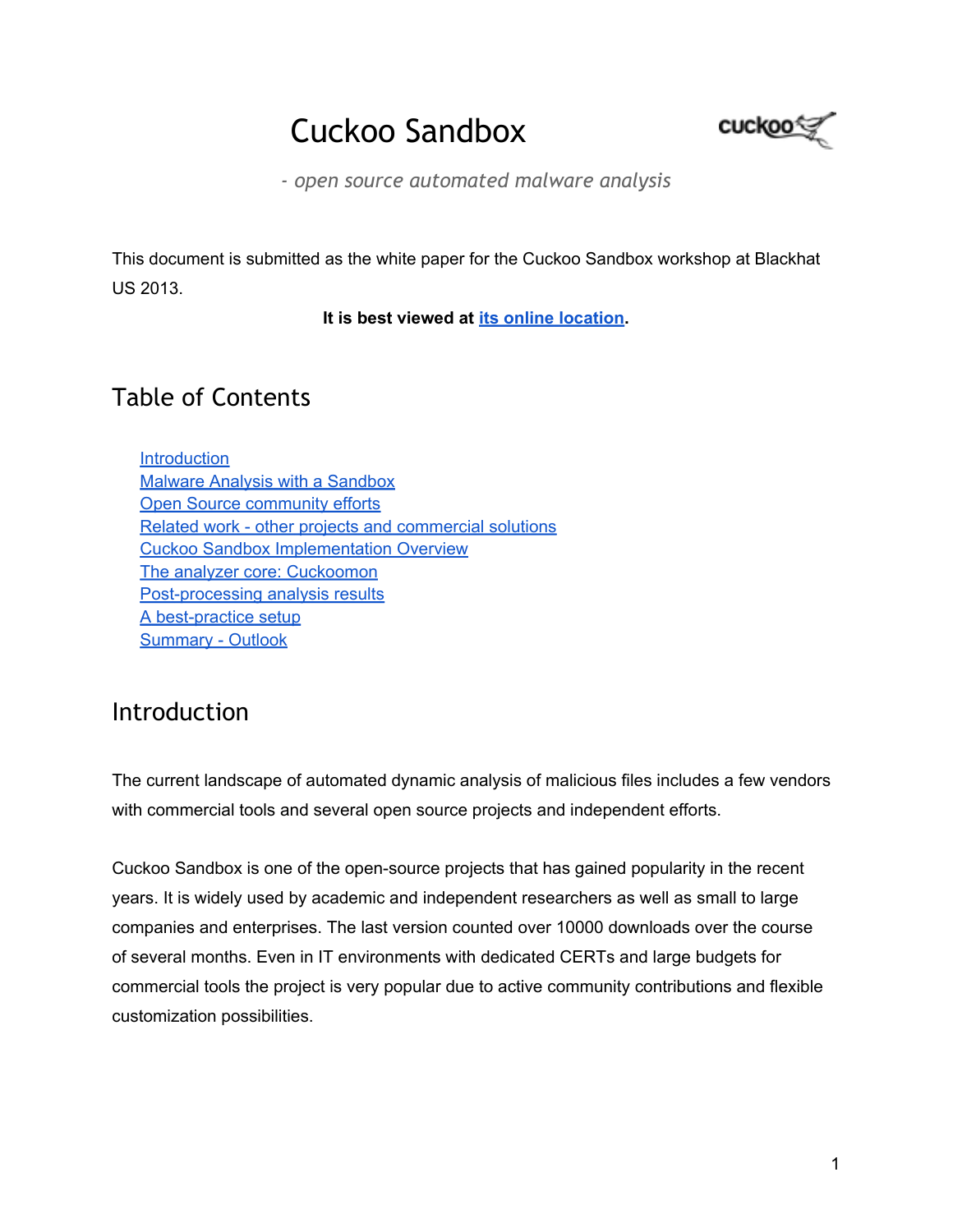<span id="page-1-0"></span>Specifically easy-to-use APIs as well as user interfaces are needed for today's security analysts as the whole community can not scale with the threats observed every day. Automation and customized tool chains make it possible to become more efficient every day through an iterative process.

This observation defines the main design goal of Cuckoo. We try to achieve flexibility and customization possibilities through modular design and simplicity. Every stage of the analysis process can be modified and integrated into existing infrastructure.

The success of Cuckoo Sandbox as an open source project shows with over 10000 downloads of the latest release. Even though there is still some effort required for setting up a running system, the extensive documentation guides new users along.

#### <http://docs.cuckoosandbox.org/en/latest/>

This document will give an overview of Cuckoo Sandbox and describe the individual components and technologies involved. For any further guidance the documentation, community portal and mailing lists can be considered.

#### Malware Analysis with a Sandbox

Generally Sandbox systems are used to both process a large number of malware samples and to gain starting points for an analysis case. Before using debugging techniques and static reverse engineering it can be useful to collect some corner pieces from a sandbox report.

When used to process a high amount of malware it is important that the analysis can be completely automated. This means there should be simple ways to submit files to the sandbox, define options and features for the analysis run and extract the results one is interested in afterwards.

In other environments like smaller IT teams it is important that a sandbox is easy to use and provides a high-level summary of the malicious activity conducted during the analysis run. This makes malware analysis very accessible and allows everyone to conduct the first stages in an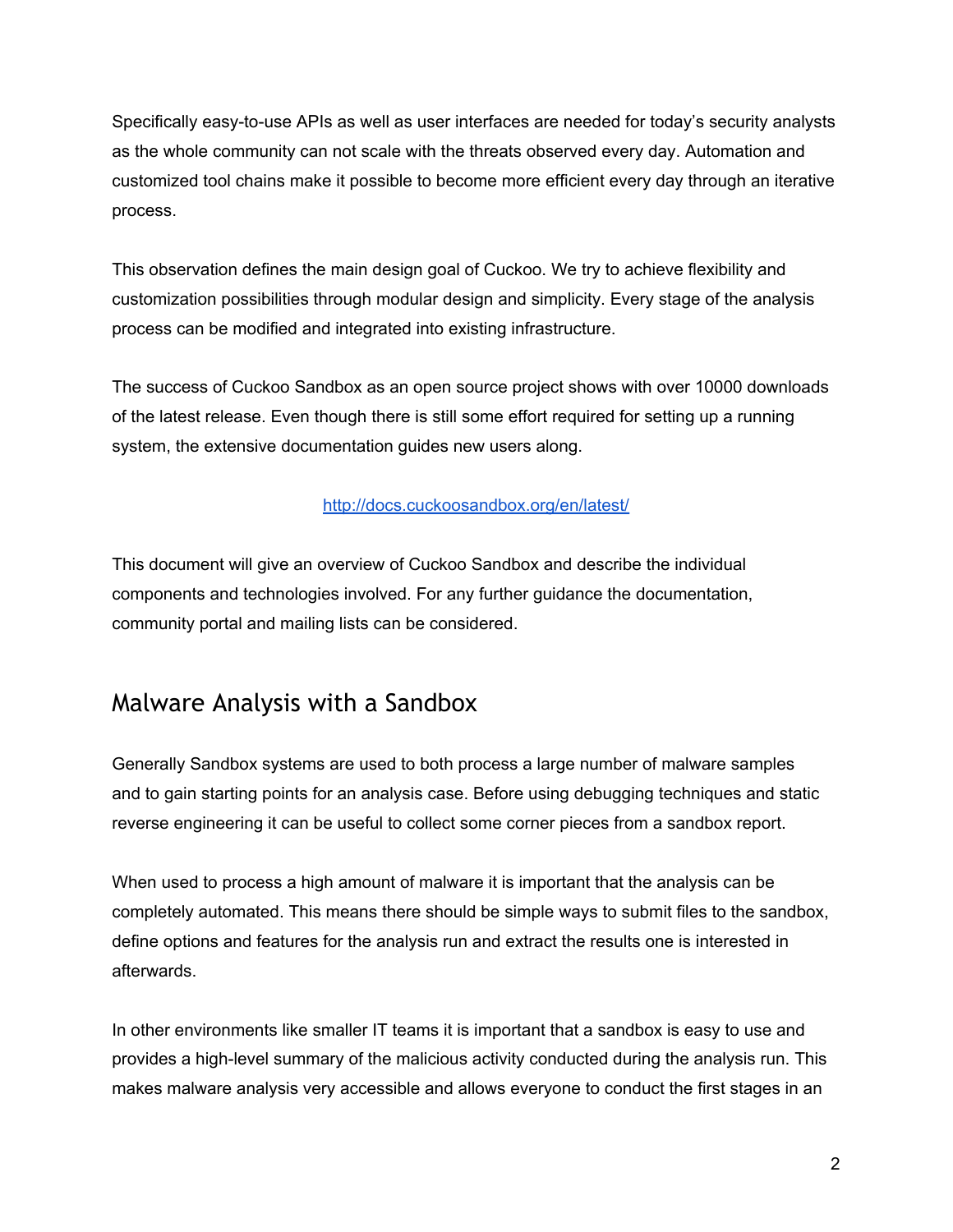<span id="page-2-0"></span>investigation. In case it yields interesting results, the case can then be handed off to an analysis team or external partner.

With low amounts of human resources the automation and integration capabilities of a sandbox solution are very important. If a single person is responsible for handling malware occurrences, then the processes need to be largely automated to suit the user's needs and allow for efficient workflows. Thus flexible design and customization features accessible to anyone are a very appreciated feature in any tool and especially security software.

# Open Source community efforts

We believe in open source software and leveraging the creativity of the community to build better and more useful software. Thus Cuckoo Sandbox has always focused on allowing people to customize it and build their own modules for any stage of the analysis process. This makes it possible to write custom config extraction plugins, write results to already existing custom database setups and analyze new file types if necessary. Also the detection of specific malicious behavior through so-called signatures is largely a community effort that anyone can contribute to.

Cuckoo has a special community repository for collecting any modules that are contributed and thus anyone setting up his instance can cherry-pick a combination of signatures, reporting modules, etc that suits their needs.

#### <https://github.com/cuckoobox/community>

We believe that there's high value and potential in the malware research community to be more transparent and cooperative and the community repository intends to be an initiative to support that.

Additionally we provide malwr.com - a free ready-to-use version of Cuckoo running on sponsored hardware on the internet. This way any user who does not need an offline customized setup can directly upload malware samples without disclosing them to third parties.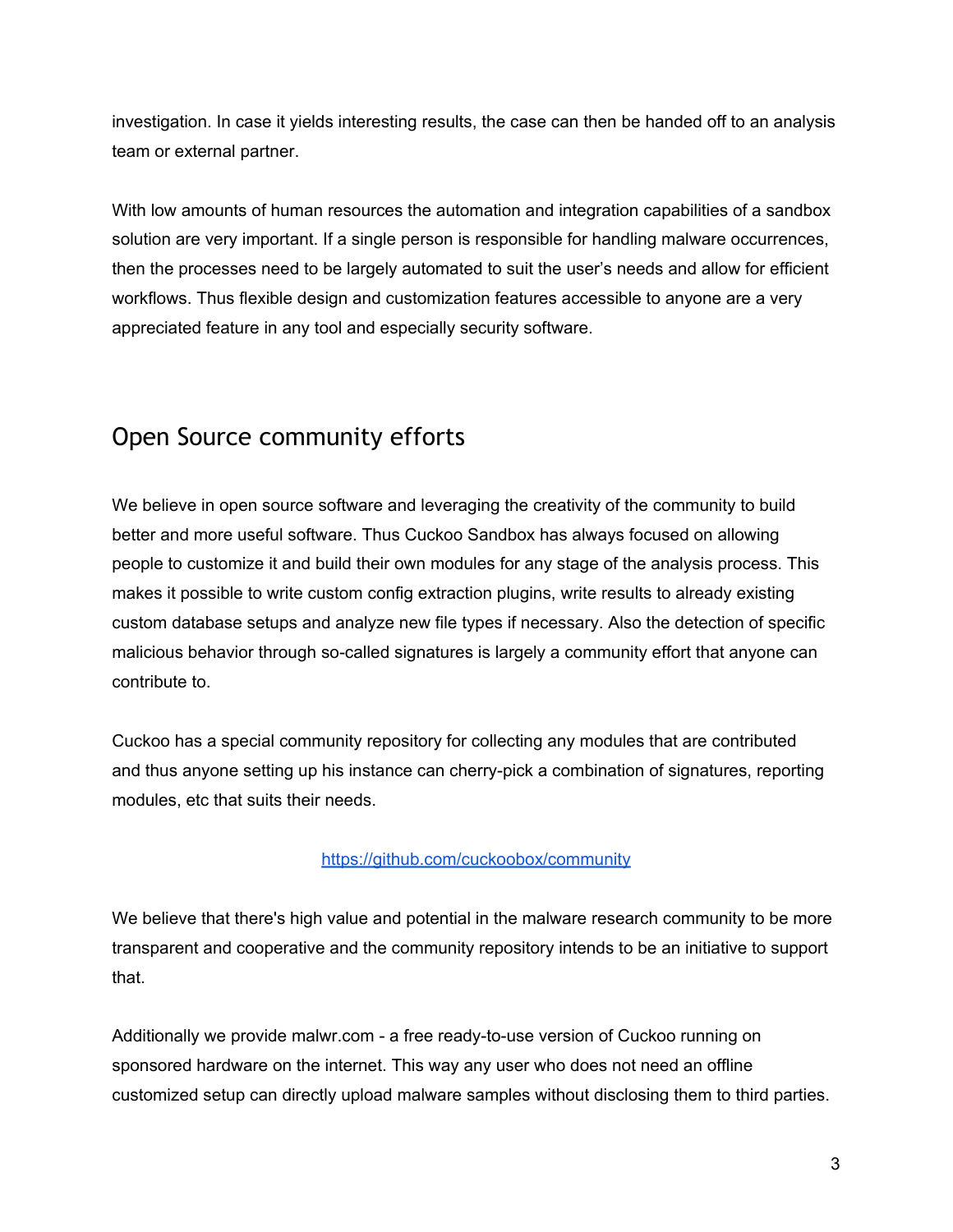<span id="page-3-0"></span>This instance has a special web interface with user logins to add commenting and tagging of certain sample reports.

#### <https://malwr.com/>

The interface used on this setup will be released as a part of Cuckoo and thus open source software as well. This is currently still work in progress and will happen shortly before or during the presentation at Blackhat USA 2013.

#### Related work - other projects and commercial solutions

There are a few products available that largely automate malicious document analysis and throw a fair amount of developer resources at any integration requests and feature implementation. Commercial tools have have a variety of features and approaches that might be hard to obtain in similar quality for open source projects with smaller teams. On the other hand the cost of a commercial tool often is so high that it immediately rules it out as an option for small to medium sized businesses.

One major aspect in the comparison are the open internals of Cuckoo Sandbox and flexible modular design. It sometimes means that even sophisticated APIs of commercial tools might be more difficult to use than plain patching of the actual source code.

For this exact reason we have received feedback of large companies that invest time and money into commercial tools - but at the same time still rely on Cuckoo Sandbox for parts of their analysis as it is easy to integrate and customize.

### Cuckoo Sandbox Implementation Overview

Cuckoo Sandbox was started in 2010 as a Google Summer of Code project. Throughout the years it has undergone several re-designs and major improvements. By now the software consists of around 50000 lines of code written in Python and C by 4 core developers and roughly 25 contributors over time.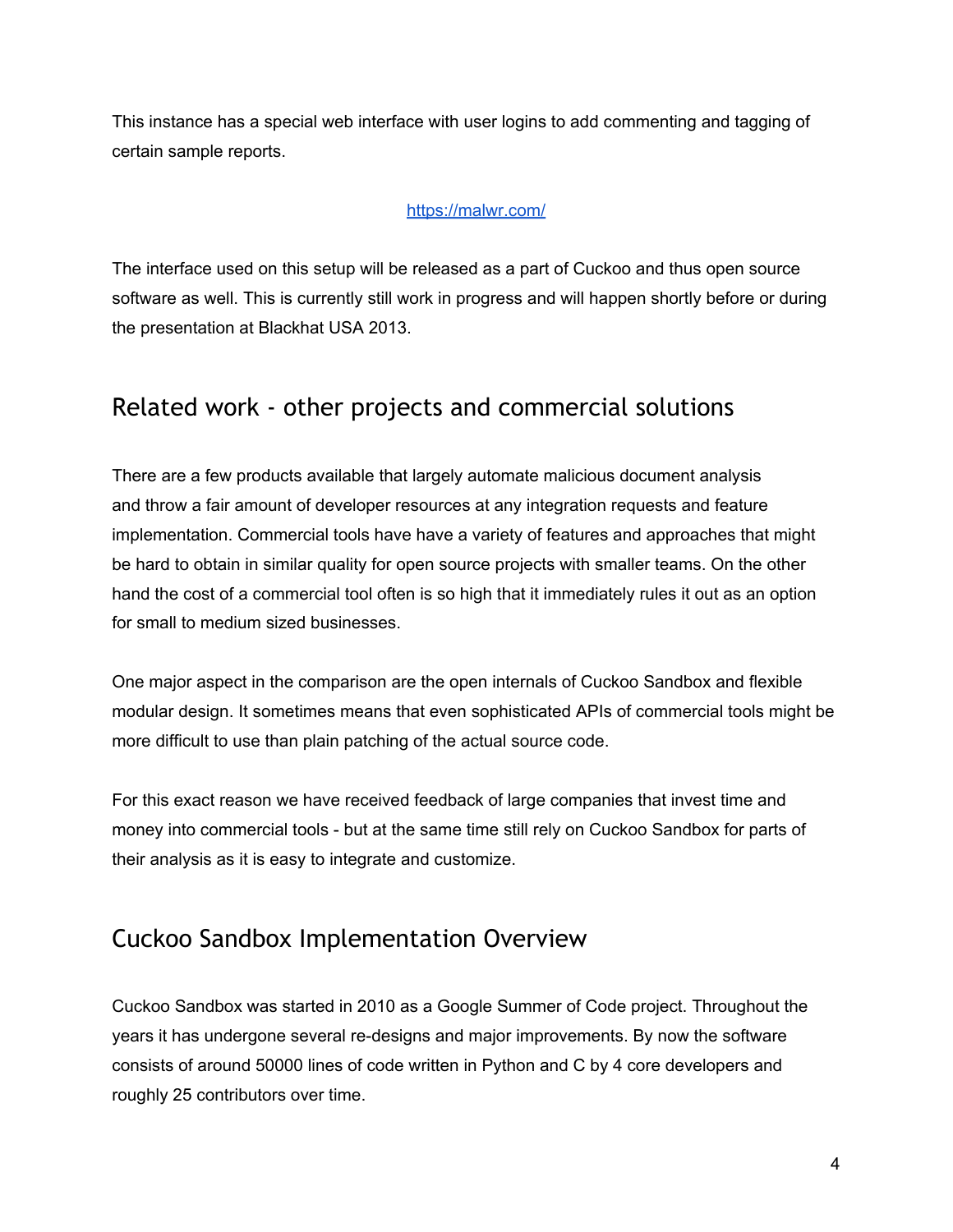

An analysis process in Cuckoo Sandbox starts after submitting a malicious file to it. The submitted information can contain both the location of the sample, as well as the designated analysis package and options such as the timeout for running the file. The data is stored in an internal database and as soon as a virtual machine is available will be scheduled for processing.

Before uploading the analyzer to the virtual machine together with the malicious file, the VM is restored to a snapshot to start from a clean state. Inside the machine the only necessary part is called the "Cuckoo Agent" - which fundamentally is a XMLRPC server that receives a compressed package and executes the analyzer contained in it.



These phases of malware analysis can be customized almost completely. Machinery modules define how the virtualization solution is managed and VMs are started, restored and stopped.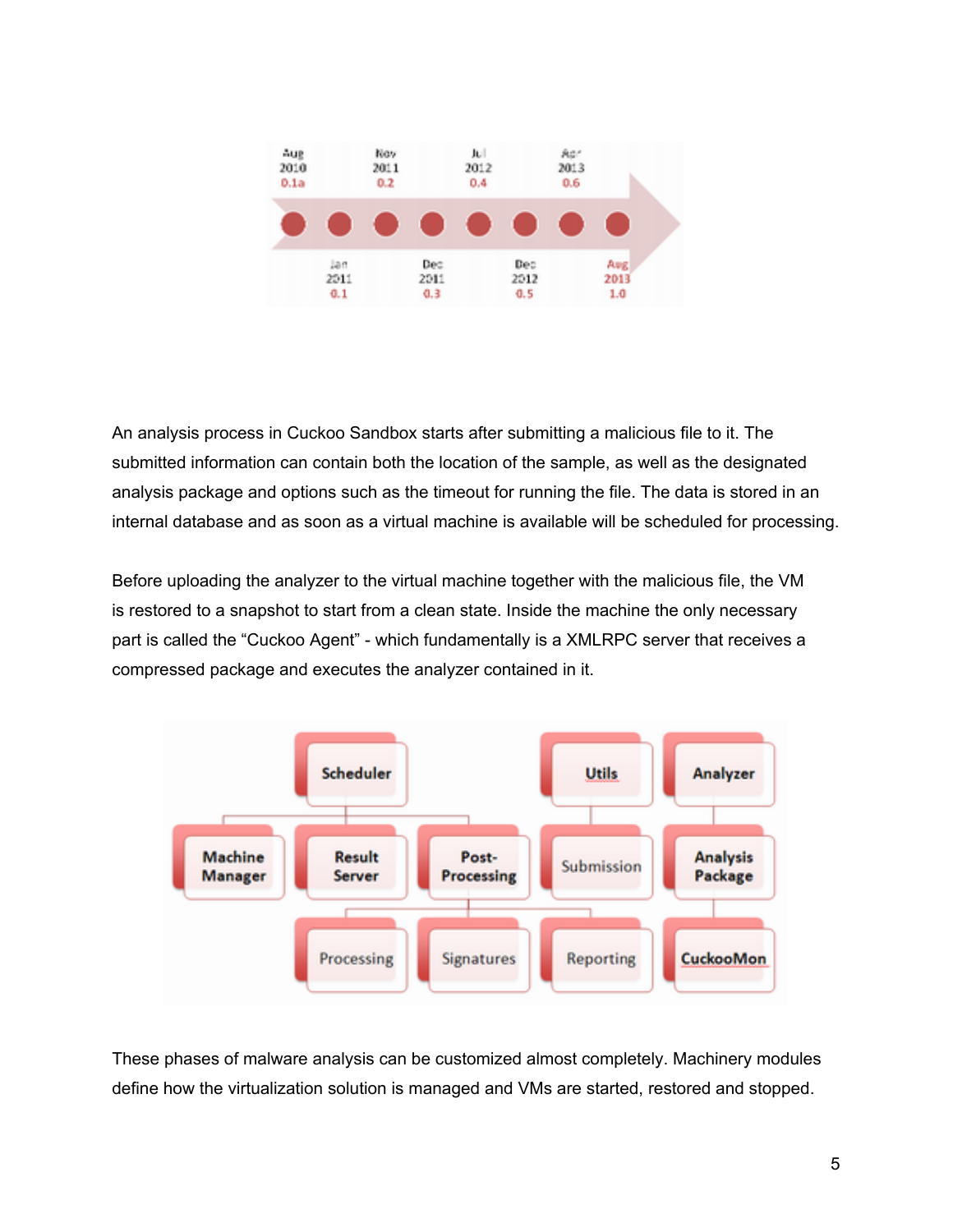<span id="page-5-0"></span>There already exists support for the libvirt library – but other software could be added by writing a new module.

Analysis packages define how a certain type of file is executed after being uploaded into the VM. A PE (.exe) file can be started directly while a Word document needs to be loaded into an office tool. The reason for Cuckoo supporting URL analysis is merely the existence of a "Internet Explorer" package start starts IE on the specified URL and instruments the created process.

Another module type in Cuckoo is the *Auxiliary* class. These modules are run concurrently to the analysis process and do not directly influence the instrumentation or logging. An example use case for this is the Human module. It emulates some user behavior like mouse movement and mouse clicks in order to defeat anti-analysis tricks based on the fact that a sandbox VM is not operated with a mouse.



The actual instrumentation of the running processes is currently done by injecting a DLL that hooks certain Windows API functions and logs their parameters when called. This DLL is described in the next section.

### The analyzer core: Cuckoomon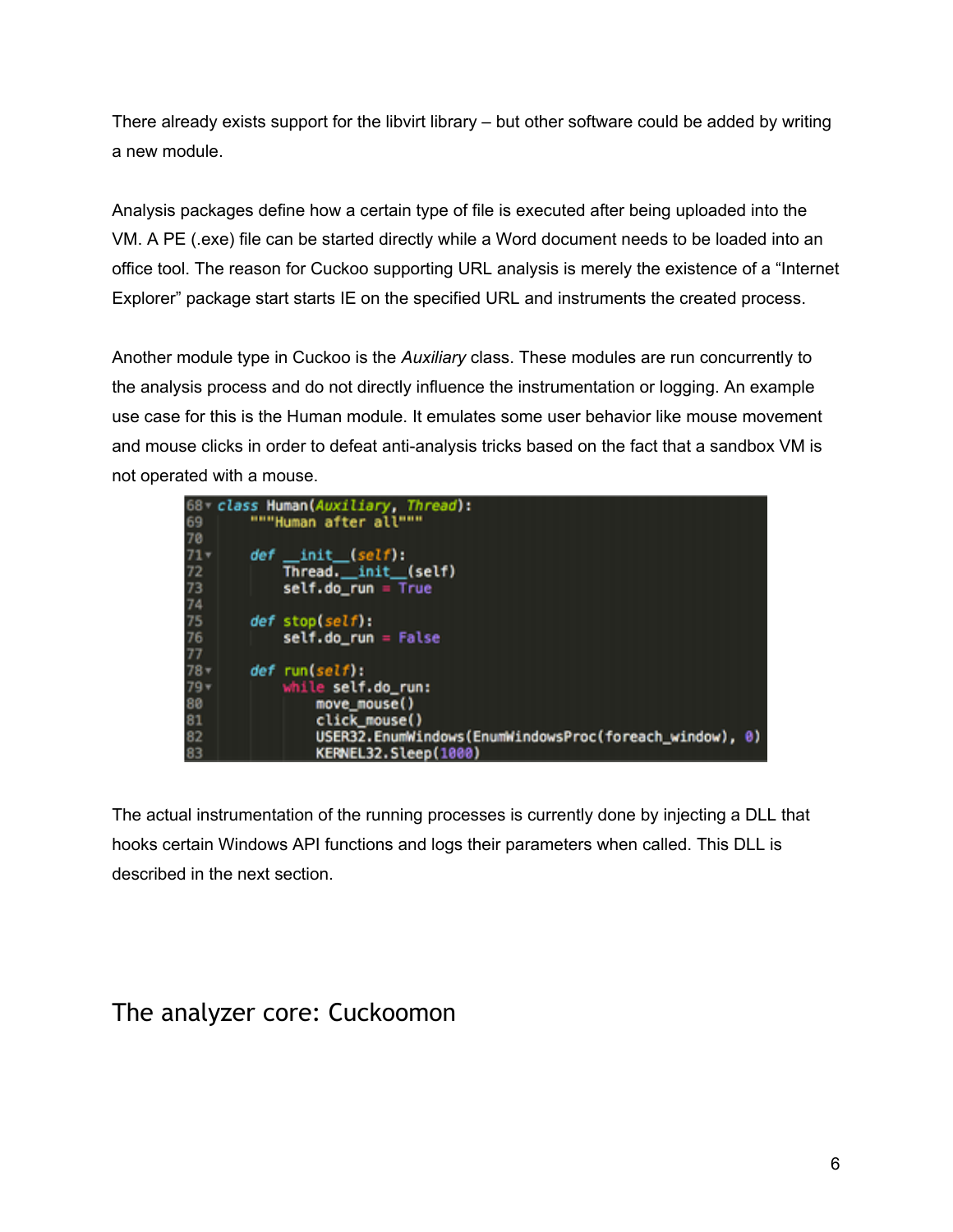The actual instrumentation component within Cuckoo Sandbox is a dynamic library that logs actions conducted by the process to the main sandbox running on the host machine. This is achieved via classic userspace inline hooking, albeit with a few interesting aspects in the custom hooking engine. Cuckoomon is able to randomize the instructions written to the target function preamble in order to make detection more difficult.

Every hooked function is diverted into a series of trampolines that check the current logging state. For example we don't want to create duplicate log entries in case a hooked function executes another hooked function. We already capture the first call's parameters and thus don't need to log the second call at all.

Cuckoomon also diverts the control flow on function exit in order to do some cleanup work such as setting the correct "LastError" value. To achieve this we keep track of a stack of return addresses to jump back to – similar to the operating system itself. The following graphic shows an outline of the control flow for hooked functions. The exact explanation is out of the scope of this paper and thus will be skipped at this point.



The DLL logs the results to the sandbox process on the host. A dedicated "result-server" talks to Cuckoomon using a custom "netlog" protocol that was introduced in version 0.5. This real-time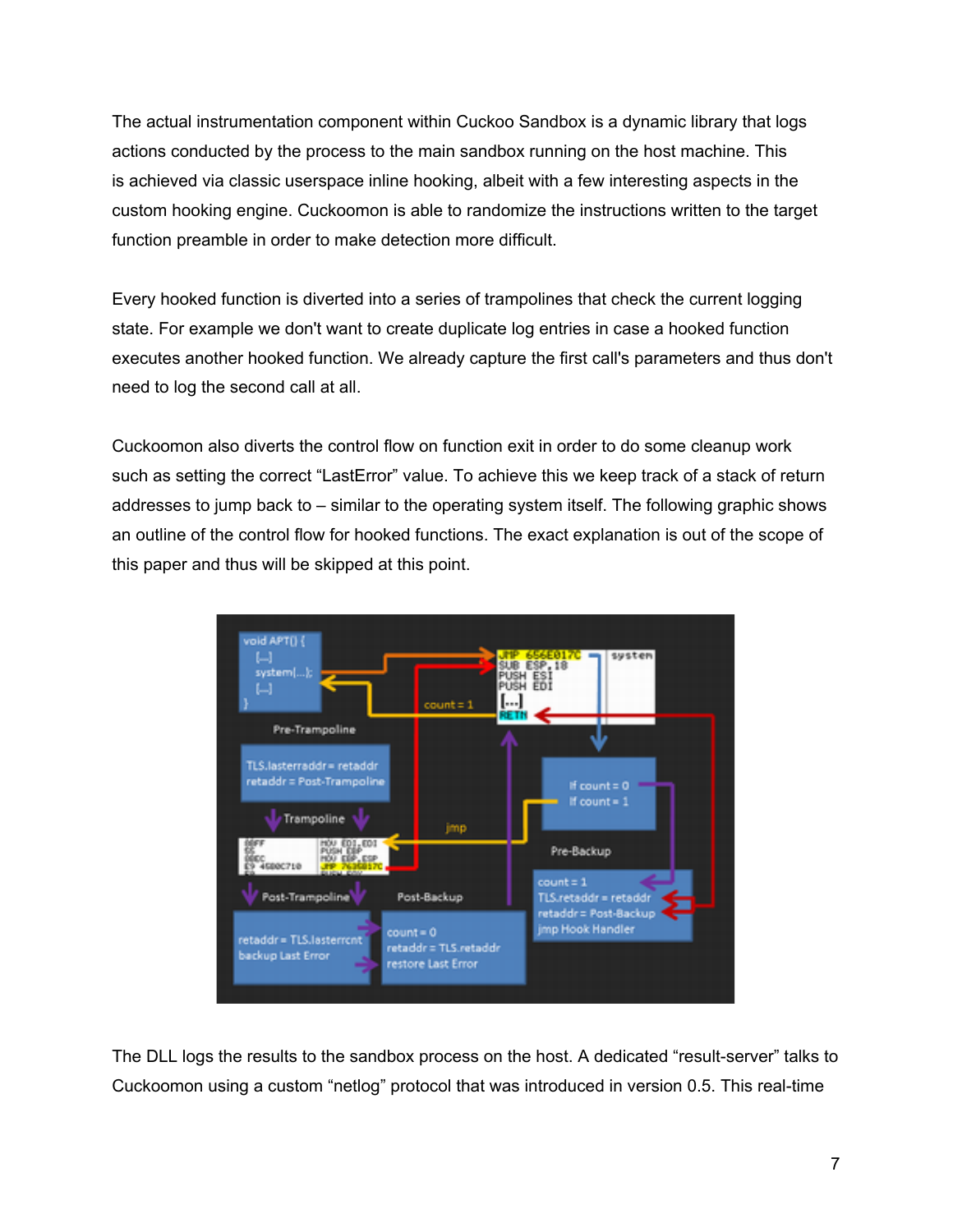<span id="page-7-0"></span>logging makes sure that no results are lost even in the case of a VM crash. Also we don't have to collect results in a time-consuming way but can forcefully stop the VM after the timeouts are hit or all instrumented processes have exited.

### Post-processing analysis results

After the execution of the target file has finished, the processing modules kick in. These gather information from the collected results – such as monitored processes and their properties, behavior summaries and the actual logged API calls.

The output of this step is then passed into all available signature modules to detect suspicious or malicious behavior. The matched signatures can aid the analyst in deciding whether the file is actually malicious and also quickly see several capabilities like browser information stealing or anti-debugging activity.

The following image shows a signature class that checks if certain mutexes were created during analysis that are specific for the SpyEye malware family. A more complex example of this can be found [in](#page-11-0) [the](#page-11-0) [appendix](#page-11-0).

|             | from lib.cuckoo.common.abstracts import Signature                                   |
|-------------|-------------------------------------------------------------------------------------|
| 2           |                                                                                     |
| 3           | class SpyEyeMutexes(Signature):                                                     |
| a           | name = "banker_spyeye_mutexes"                                                      |
| 5           | description = "Creates known SpyEye mutexes"                                        |
| 6           | $severity = 3$                                                                      |
| 7           | categories = ["banker"]                                                             |
| $\mathbf B$ | families = ["spyeye"]                                                               |
| g           | $authors = ['new"]$                                                                 |
| 10          | $min_{1} u = 70.5$                                                                  |
| 11          |                                                                                     |
| 12          | $def$ $run(self):$                                                                  |
| 13          | $Indicators = [$                                                                    |
| 14          | "zXeRY3a_PtW.*",                                                                    |
| 15          | "SPYNET".                                                                           |
| 16          | " CLEANSWEEP ",                                                                     |
| 17          | " CLEAVSWEEP UNINSTALL _",                                                          |
| 18          | " CLEANSWEEP RELOADCFG "                                                            |
| 19          | Ì                                                                                   |
| 20<br>21    |                                                                                     |
| 22          | for indicator in indicators:<br>if self.check_mutex(pattern=indicator, regex=True): |
| 23          | return True                                                                         |
| 24          |                                                                                     |
| 25          | return False                                                                        |
|             |                                                                                     |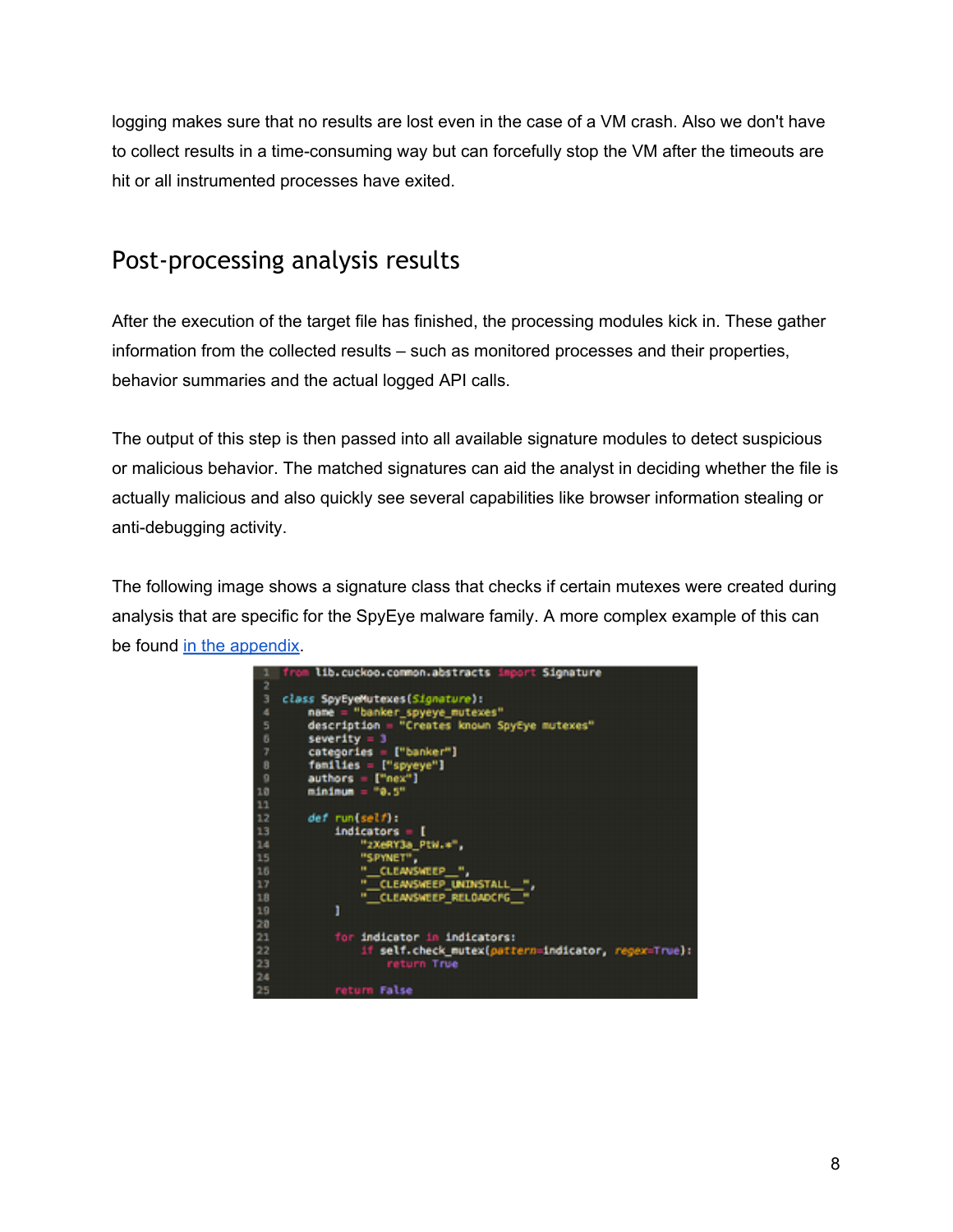<span id="page-8-0"></span>Finally the reporting modules in Cuckoo take care of storing all collected information into databases and generating different types of output files – such as a rendered HTML file and a raw JSON report.



Other users have successfully implemented reporting modules for storing into their existing cloud storage or other database systems. Another use case could be sending notifications or uploading partial results depending on certain signatures being matched during processing (see appendix - [PoisonIvy](#page-11-0) [Upload](#page-11-0) [Module](#page-11-0)).

# A best-practice setup

The main setup step needed before being able to analyze files is installing and preparing a target virtual machine. On internal instances we run both Windows XP and Windows 7 VMs. Once installed they are prepared with Python and the Cuckoo agent, as well as any software the user deems necessary.

If one wishes to also run PDF files through the sandbox, the PDF reader (Adobe) needs to be installed. The same goes for Microsoft Office and any other tools. Once this step is done, the system is ready to run and analyze files. However there are recommended additional aspects to consider like internet access for the VM and submission possibilities.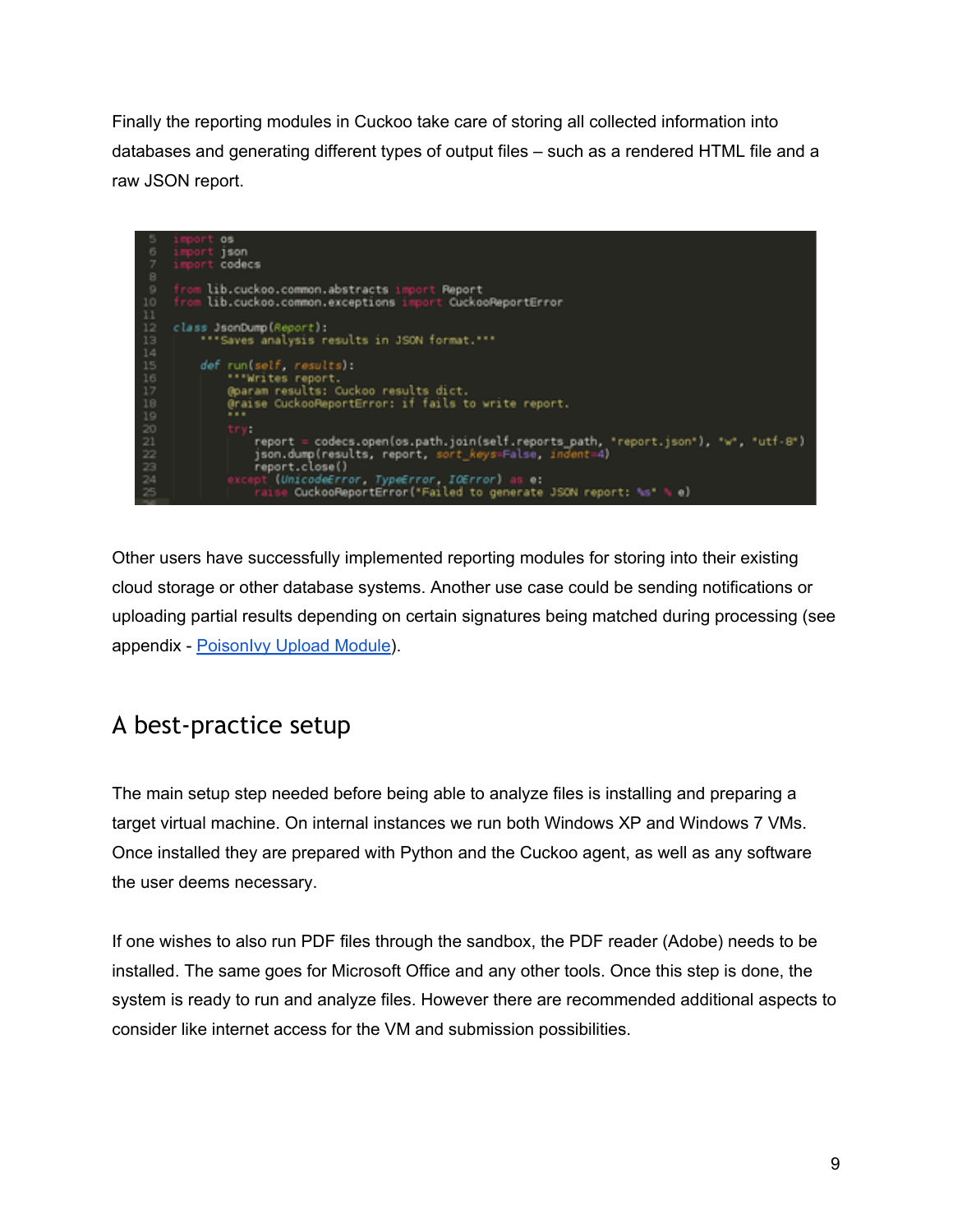<span id="page-9-0"></span>If the VM is created with full internet connectivity, then any malicious activity against remote hosts actually happens during analysis runs. Especially sending spam mails and denial of service attacks should be limited when running the malware through the sandbox. Thus we recommend at least firewalling the VM to limit connection attempts per time and redirect certain protocols such as SMTP to a fake service instead of going out to the public internet.

Another approach would be to completely separate the analysis target from the internet and employ a combination of fake DNS responses and fake services to analyze network behavior while at the same time containing the sample in a local only setup. We recommend this setup for processing large amounts of malware and only allowing certain samples to access online resources based on individual decisions or when interesting behavior is observed.

These environment choices can be made according to the user's needs and can vary from one deployment to the next. An interesting combination could also be to let samples contact online resources by default, but provide fake ones in case those can not be reached. This allows for a high coverage of possible behavior in the sample.

The necessary scripts and tools for putting together the environment are provided both by Cuckoo developers and community contributors. Fake services can be deployed by software such as "Inetsim" or "honeyd". Links to these projects as well as a few small related scripts are linked [in](#page-11-0) [the](#page-11-0) [appendix](#page-11-0) for reference.

#### Summary - Outlook

The Cuckoo Sandbox project intends to make dynamic analysis of malicious documents available and easy to use for the whole community. We see ourselves not as competition of commercial tools but rather as an orthogonal solution that fits into heterogenous environments that need flexible integration and largely rely on community driven improvements. Especially focused on people with lower budgets we hope to benefit the community as a whole.

The core team and several contributors are trying hard to improve the software even more and further increase flexibility, third party tool integration and stability. A [recent](https://community.rapid7.com/community/open_source/magnificent7/blog/2013/06/21/cuckoo-sandbox-approaching-10) [blog](https://community.rapid7.com/community/open_source/magnificent7/blog/2013/06/21/cuckoo-sandbox-approaching-10) [post](https://community.rapid7.com/community/open_source/magnificent7/blog/2013/06/21/cuckoo-sandbox-approaching-10) talked about the completion of the Magnifiscent7 sponsorship program for Cuckoo and some of the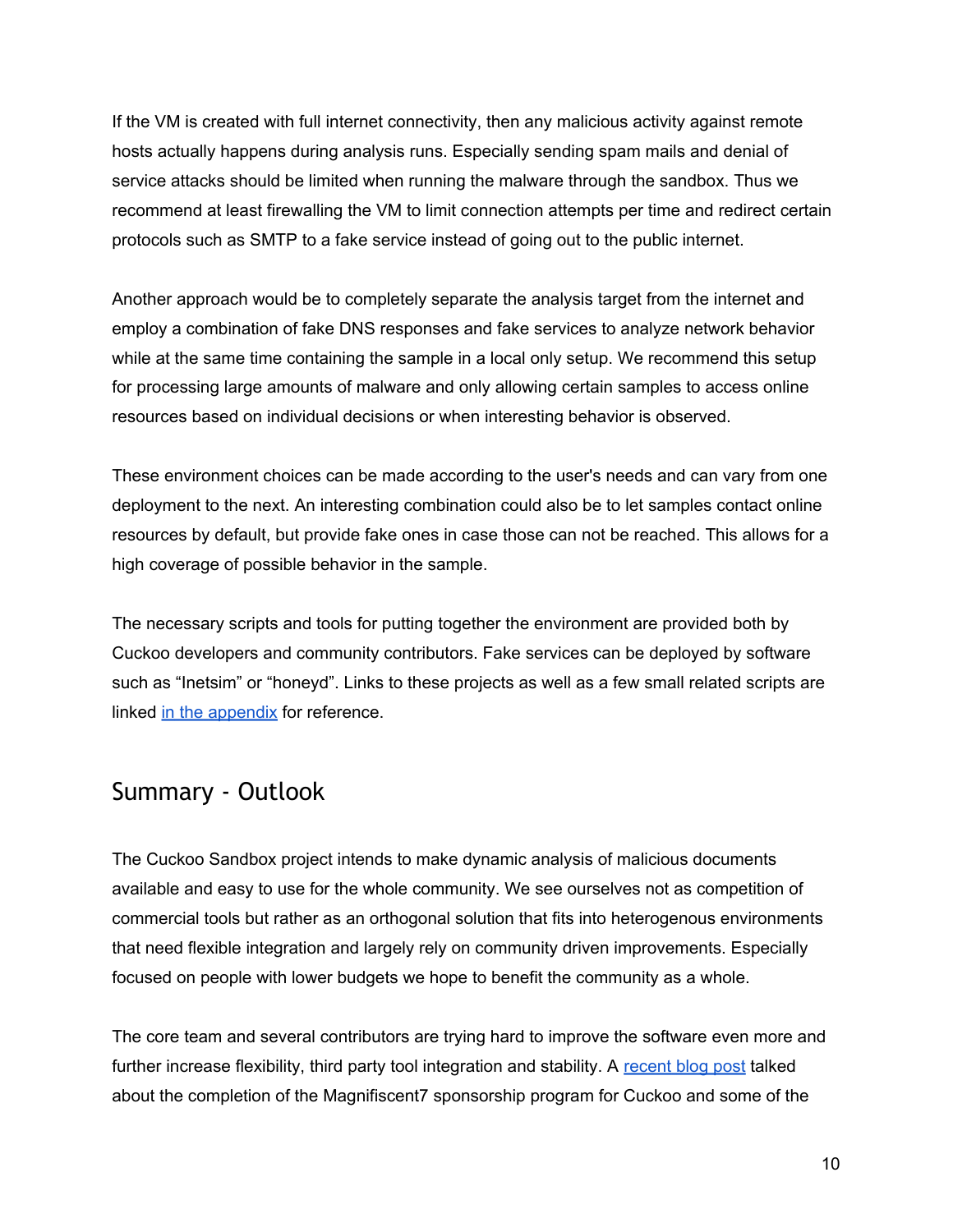new features that are introduced or upcoming. Rapid7 has enabled several improvements within Cuckoo by sponsoring and allowing core developers to devote some work time on the project.

We hope to improve and grow the project in the future - please visit the [website](http://cuckoosandbox.org/) and subscribe to the mailing list in order to help in this effort and provide feedback or contribute code.

Cheers,

*the Cuckoo developers*

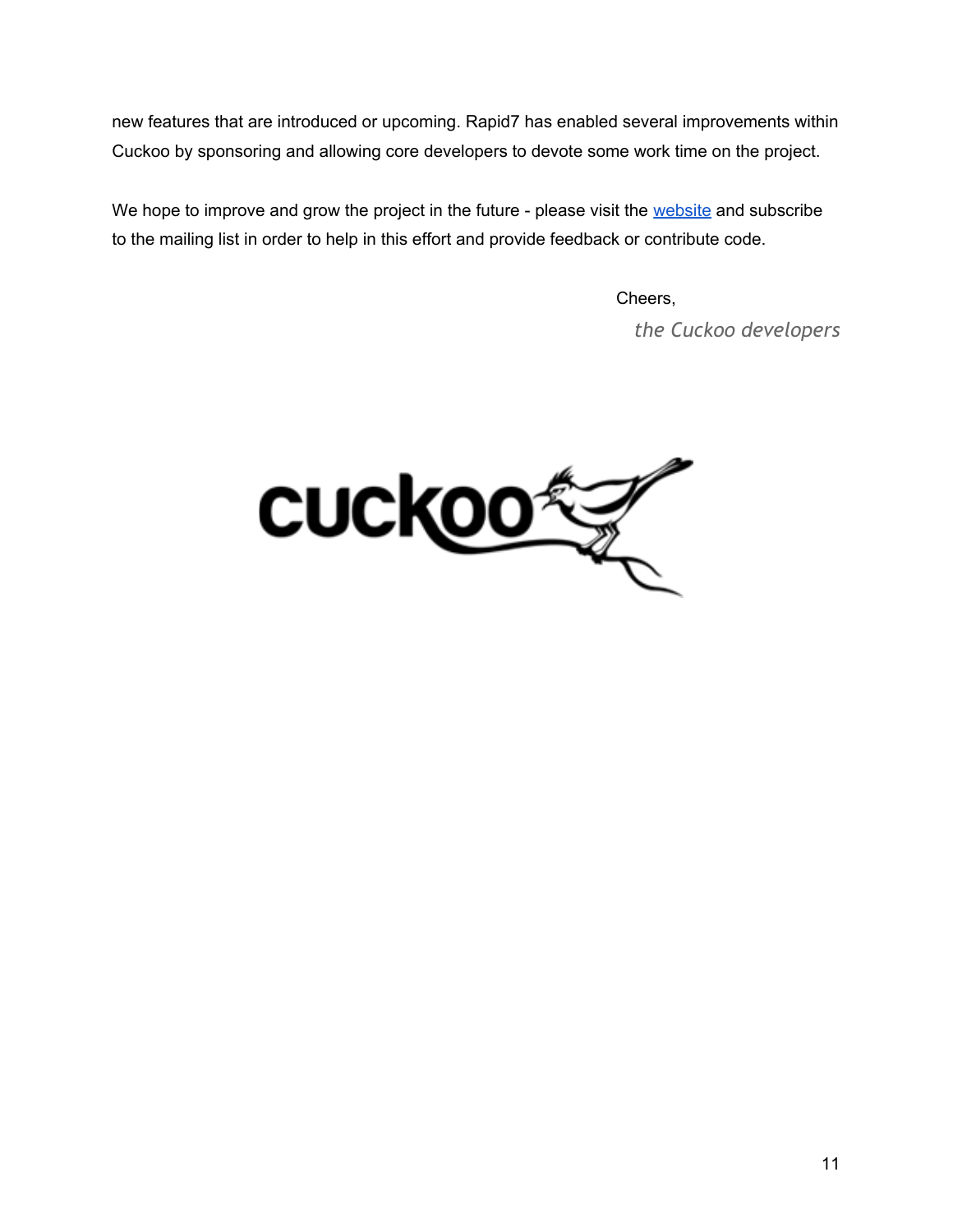# <span id="page-11-0"></span>Appendix

This appendix contains any screenshots or code listings added for reference.

#### **PoisonIvy Upload Module**

A reporting module that contacts a certain web service when poisonivy related analysis results are found.



#### **Prinimalka Signature**

A signature module that looks for captured behavior typical for the Prinimalka malware family.<br>A free tib.cuckee.comon.abstracts levert signature